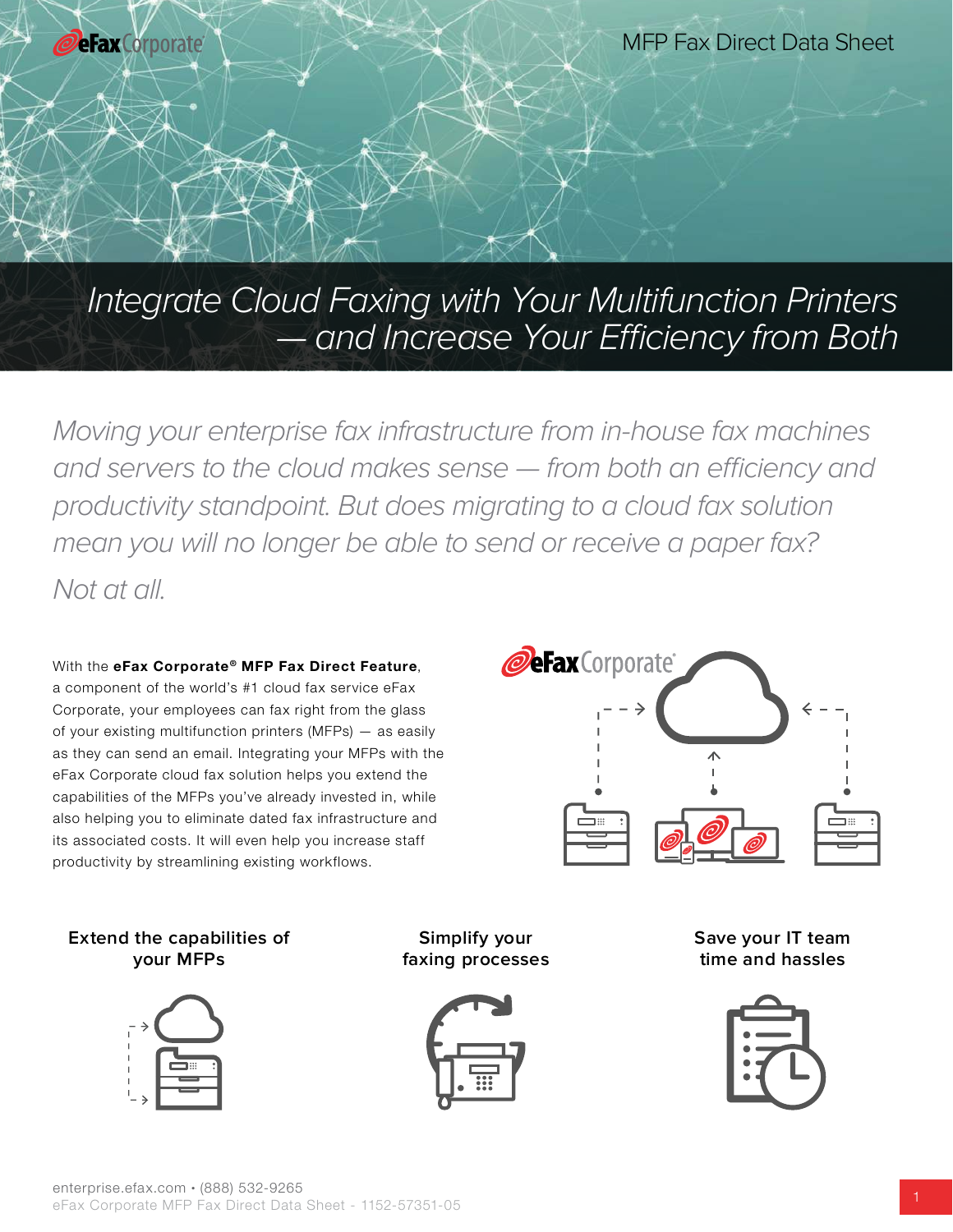# Deploy a Cost-Effective Cloud Fax Solution But Still Use Paper Faxes When Needed.

We know sometimes you have to use a paper fax, for either 'wet ink' signatures or to satisfy a customer, partner, or vendor. So eFax Corporate makes it easy.

**eFax** Corporate

With eFax Corporate your business can outsource your faxing to a fully hosted cloud service — while maintaining the ability for your employees to send or receive a paper fax when necessary.

Your multifunction printer's fax functionality is fully integrated into your eFax Corporate cloud fax service — so you can easily track MFP fax usage across your company from your eFax admin account, enhancing your audit and compliance capabilities.

### **How the eFax Corporate MFP Fax Direct Feature Works:**

- 1. Your employee walks up to your MFP and scans the document(s) they want to fax.
- 2. Using the MFP's interface, they attach those scanned files to an email, select the saved fax number and hit "send." By configuring pre-programmed "hot buttons" in the MFP's Internet Integrated Fax Services, your employees can now send paper faxes with the touch of a button to frequently used fax numbers.<sup>1</sup>
- 3. The fax is then sent as an email through your MFP via the eFax Corporate Network with a convenient confirmation receipt emailed directly to the sender.





1. Requires MFP with support for integrated Internet fax service.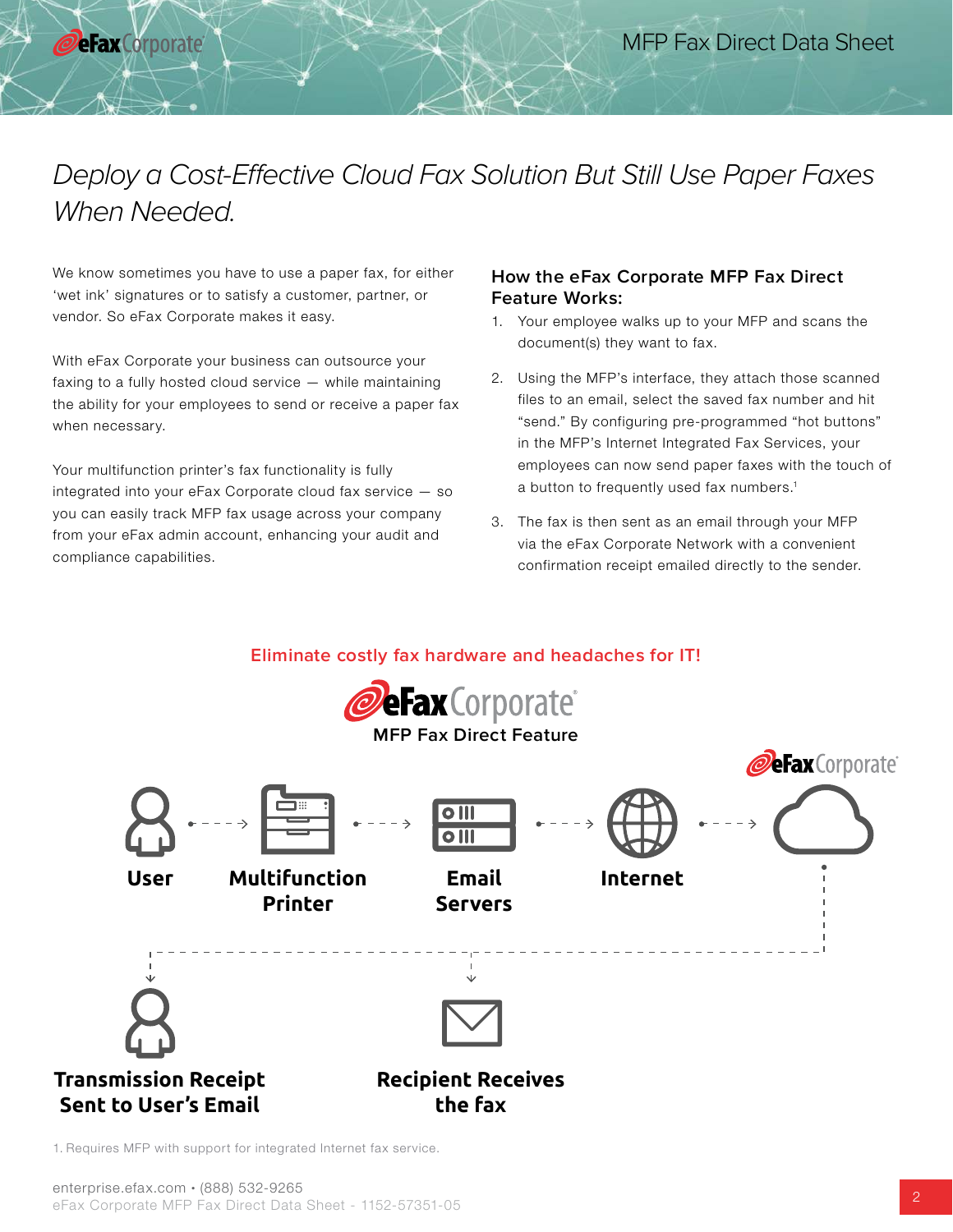Managing your organization's fax infrastructure onsite means handling more than just fax machines and servers — although those headaches can be enough to consider upgrading. It also means maintaining dedicated telco lines

**eFax** Corporate

for your analog faxes, renewing software licenses for your fax servers, and fielding employee complaints about failing desktop fax machines or fax-server issues.



With onsite fax infrastructure, your business or IT staff must continually manage:

- $\cdot$  Fax machine maintenance and troubleshooting. The upkeep of dated fax infrastructure – toner, paper, telco lines and troubleshooting fax errors can slow down your business and waste your technical support staff's time.
- · Employee training and technical support. From faxing from MFPs to managing server issues, on-site fax infrastructure requires the time and expertise of skilled IT staff – a valuable resource for every business.
- · Fax Server maintenance. Fax server software updates, patches, and security and hardware upgrades can require significant time and IT resouces to complete, diverting them from forward looking IT projects. In addition, if not properly maintained with software updates and patches, any server operating system can be vulnerable to crashes and security flaws, another potential distraction to your business.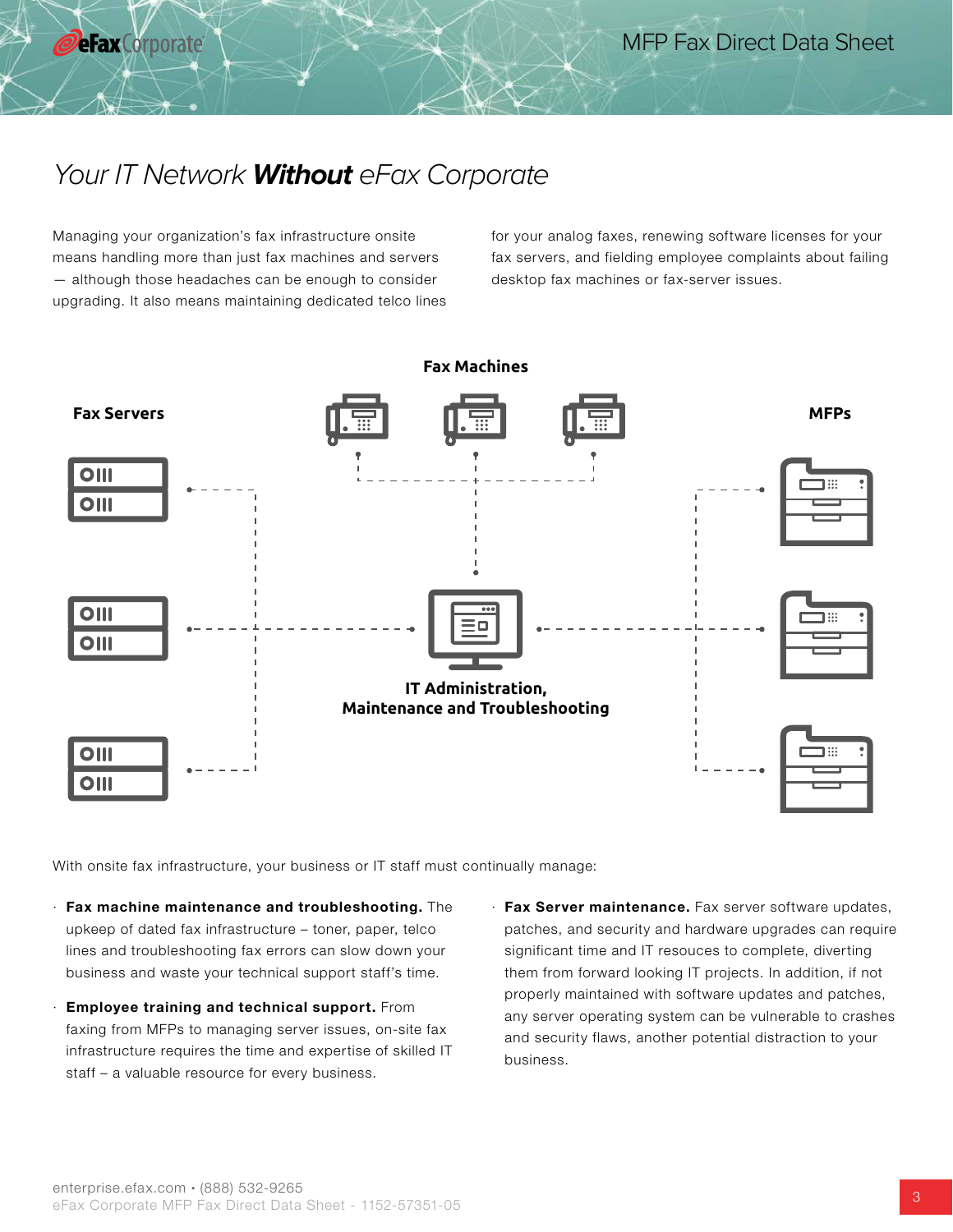## Your Enterprise IT Network **With** eFax Corporate

With eFax Corporate and our MFP Fax Direct Feature, your IT team can eliminate all of these headaches, moving your fax capabilities to the cloud while still maintaining the ability to send or receive a paper fax onsite when necessary.



## Why You Should be Cloud Faxing from Your MFP

In addition to saving money on dedicated fax hardware, there are several other unique benefits to integrating your multifunction printers with eFax Corporate:

- · Moving to a cloud fax model with eFax Corporate elminates the dated fax infrastructure that can bog down your business and IT staff. You'll also enjoy the benefits of your MFP fax integration which can streamline an inefficient business workflow process - sending paper faxes.
- · You'll also look like an IT hero because training is simple, since sending a fax with eFax is as easy as sending an email. Plus your staff can enjoy the convenience and simplicity of sending from any internetconnected device so they won't be tethered to physical fax machines anymore.